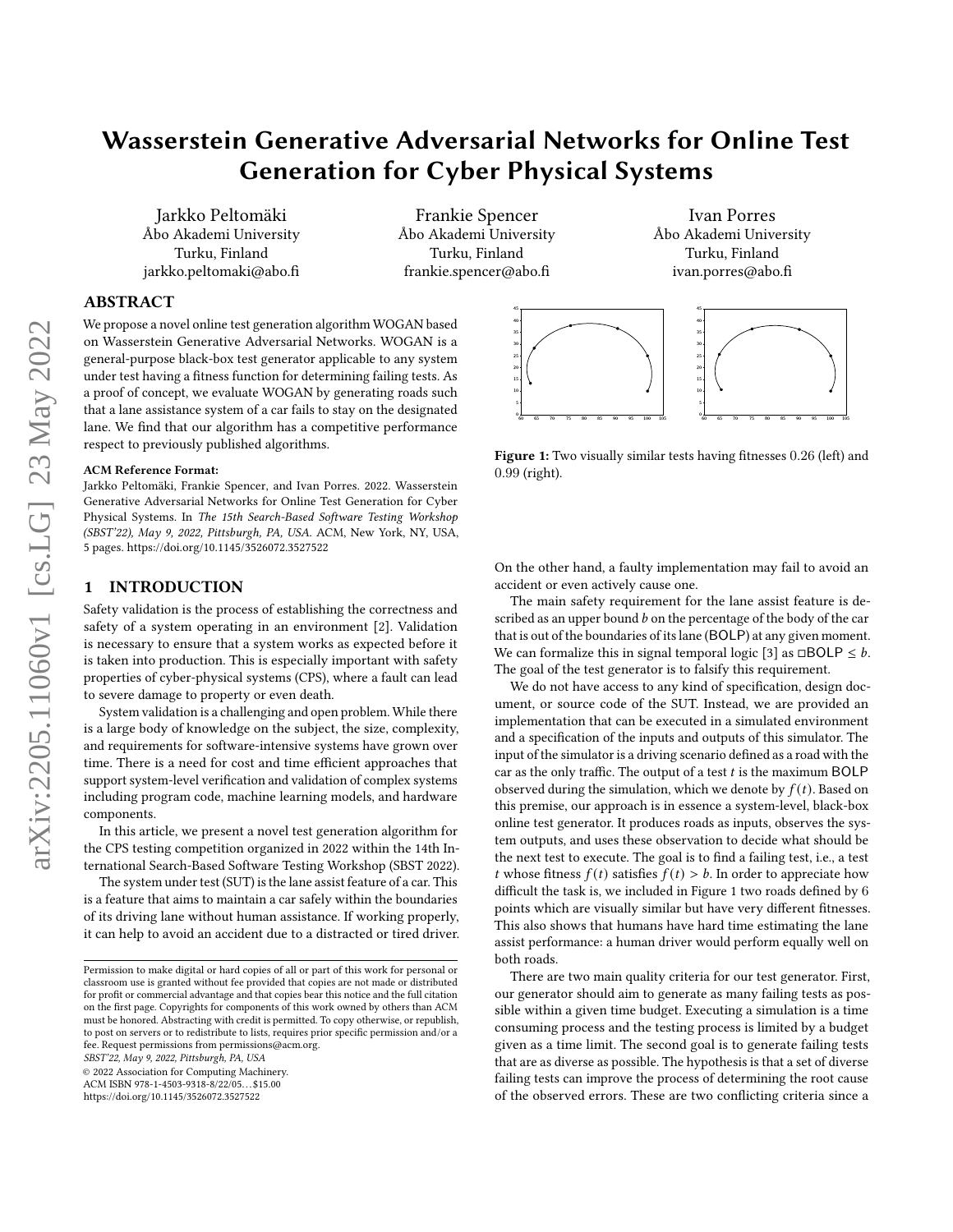test generator may generate many failing tests by exploiting previously found positives instead of exploring the input space for more diverse tests.

The test generation algorithm presented in this article is based on a novel approach to the falsification of CPS. While most existing approaches use a known metaheuristic such as a genetic algorithm to search for tests with high fitness, our algorithm uses a Wasserstein generative adversarial network (WGAN) [\[1\]](#page-4-3) as a generator for such tests. Our algorithm starts tabula rasa and interacts with the system to learn how to generate high-fitness tests. The algorithm has no domain knowledge about the SUT except for the representation of the input space to facilitate random search and learning by a neural network. Minimal usage of domain knowledge makes our algorithm general-purpose, i.e., it is easily adjusted for other SUTs. Our experimental results indicate that our algorithm has competitive performance when compared with the previously published algorithms [\[8\]](#page-4-4).

We remark that our algorithm shares ideas with the algorithm of the paper [\[10\]](#page-4-5) which is inspired by GANs. The algorithm of [\[10\]](#page-4-5) does not train a GAN in the sense of the original GAN paper [\[6\]](#page-4-6) as it trains a generator neural network whose outputs achieve a large value when fed through a discriminator neural network. While this approach can achieve good results [\[10\]](#page-4-5), it is a viable strategy for the generator to always generate a single good test. In such a case, the resulting test generator would not fulfill the second quality criterion. In order to work around this potential problem, our algorithm trains a proper GAN. In fact, we train a WGAN, and WGANs are known to be able to produce varied samples from their target distributions [\[1\]](#page-4-3).

We present our test generation algorithm in detail in [Section 2](#page-1-0) while its performance in test generation tasks similar to the SBST 2021 CPS testing competition is presented in [Section 3.](#page-2-0) Finally, we present our conclusions and a discussion of future work in [Section 4.](#page-4-7)

#### <span id="page-1-0"></span>2 A NOVEL ALGORITHM

#### <span id="page-1-1"></span>2.1 Feature Representation

The input to the simulator is a sequence of points in the plane which the provided simulator interface interpolates to a road. See [Figure 1](#page-0-0) for roads defined by 6 points. Not all sequences are valid: intersecting roads and roads with steep turns are disallowed. Moreover, a road must fit in a map of  $200 \times 200$  units. An efficient black-box validator for candidate roads is provided by the SBST 2021 CPS competition [\[8\]](#page-4-4).

Generating valid tests by randomly choosing sequences of plane points is difficult, so we opted to use the feature representation described in [\[4\]](#page-4-8). For us, a test is a vector in  $\mathbb{R}^d$  whose components are curvature values in the range [−0.07, 0.07]. Given a test, we fix the initial point to be the bottom midpoint of the map and the initial direction to be directly up. Then we numerically integrate the curvature values with a fixed step length  $15$  to obtain  $d$  more points. Fixing the initial point and direction is justified by noting that the test fitness (maximum BOLP) should be translation and rotation invariant.

This feature representation makes random search of valid roads more feasible. In our experiments, we set  $d = 5$  and we estimated that then the probability of a test being valid equals 0.48. On the other hand, we estimated that a sequence of 6 plane points with components chosen uniformly randomly in [0, 200] corresponds to a valid road with probability 0.0036. For both estimates, we generated 5000 random roads.

## 2.2 Overview of Models and Their Training

Let  $\mathcal T$  be the set of failing tests in the test space  $[-0.07,0.07]^d$ . Our aim is to learn online a mapping *G* from a latent space  $[-1, 1]^{d'}$ to the test space such that uniform sampling of the latent space yields samples of  $T$  via the map G. To achieve this, we train this generator  $G$  as a WGAN [\[1\]](#page-4-3). In this setting,  $G$  is a neural network and it is trained to minimize the Wasserstein distance between the distribution of G and the real data distribution  $\mathcal T$ . This is accomplished with the help of a critic  $C$  (also a neural network) which, informally speaking, is trained to distinguish between tests in  $\mathcal T$ and outside of it.

Training the WGAN traditionally requires having a training data sample from  $\mathcal T$  in advance. Since we do not have such data, an alternative approach is needed. We propose to begin from a set  $R$  of random valid tests and update it using an analyzer  $A$  (also trained online). We execute the tests of  $R$  on the SUT to know  $f(t)$  for all  $t \in \mathcal{R}$ . We use this data to train A (a neural network) to approximate the mapping  $f$ . We may now use the generator  $G$  to produce valid tests and estimate their fitness by  $A$  without consulting the SUT (recall that a validator is available). When we have found a valid test which is estimated by  $A$  to have high fitness, we execute it on the SUT and add the test and its outcome to R.

Training the WGAN directly on  $R$  treats all tests equally which is counterproductive as  $R$  can contain many low-fitness tests. We propose to create a training batch from  $R$  which is biased towards high-fitness tests and train the WGAN on it. Ideally G becomes more able to generate high-fitness tests and  $A$  gets more accurate as more data is available. The analyzer  $A$  does not need to be perfect; it just needs to drive the training towards high-fitness tests.

It has been observed that WGANs, like GANs, can produce novel variations of their training data [\[1\]](#page-4-3) so, whenever the fitness function  $f$  is well-behaved on the test space (e.g., it is locally continuous) and the random search is representative enough, the generator should eventually produce high-fitness tests, some of which belong to  $\mathcal{T}$ . Failing this could be taken as an indication that faults do not exist.

Our experiments confirm that [Algorithm 1](#page-2-1) can expose many faults of the SUT of the SBST 2021 CPS testing competition showing empirically the validity of the above ideas. This achieves the first quality criterion of a test generator. WGANs have been shown to avoid the so-called GAN mode collapse in which a generator produces the same output over and over [\[1\]](#page-4-3). We observe this in our experiments as we typically find clusters of failing tests that are largely different from each other. This achieves the second quality criterion.

### 2.3 The Algorithm

Let us explain the pseudocode of our WOGAN algorithm [Algo](#page-2-1)[rithm 1.](#page-2-1) Its main structure is similar to the OGAN algorithm of [\[10\]](#page-4-5). Initially a population of  $N$  random tests is created and executed on the SUT. On each round of the outer loop, the analyzer  $A$  is trained on the current tests  $T$  and their fitnesses  $F$ , and the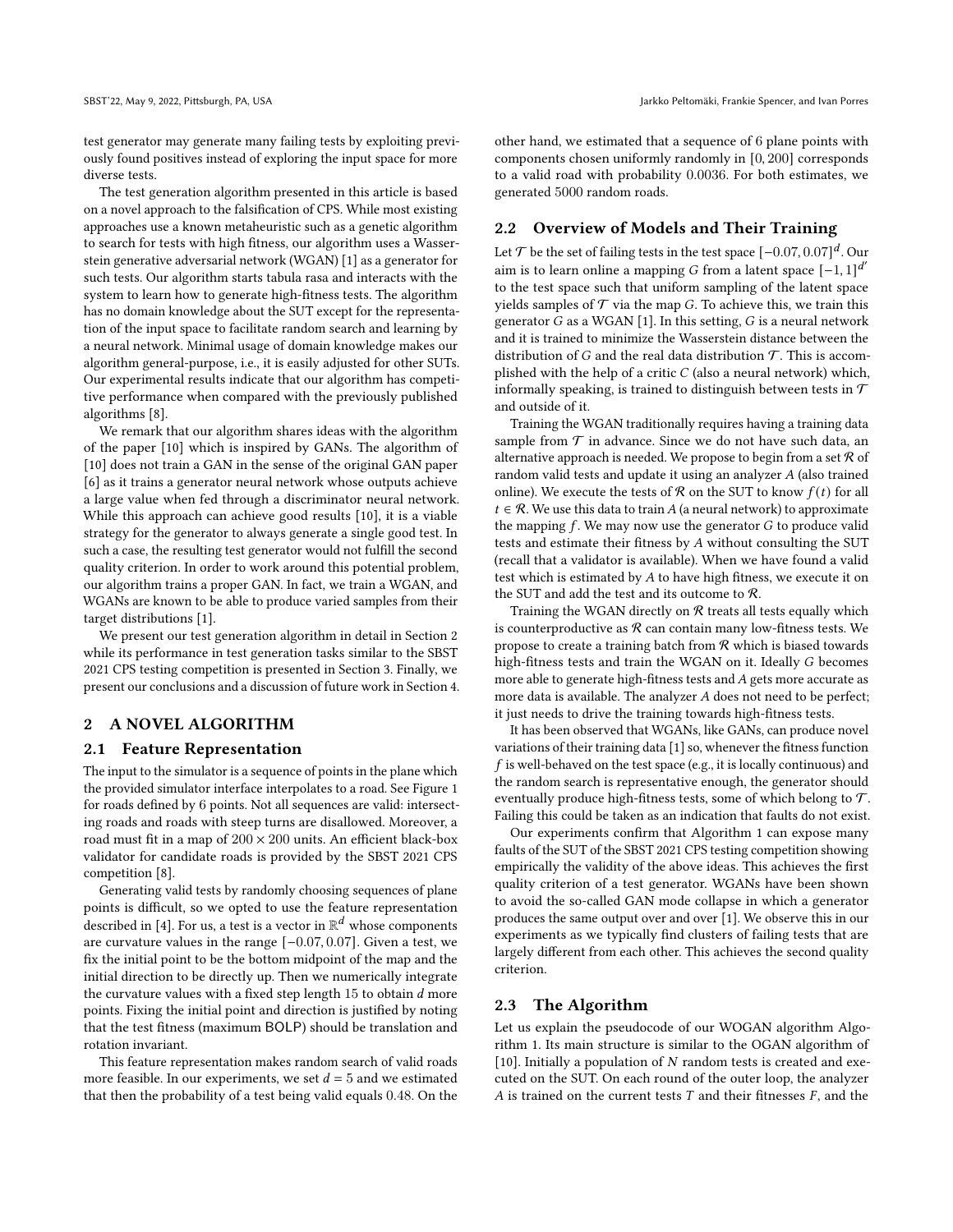Wasserstein Generative Adversarial Networks for Online Test Generation for Cyber Physical Systems SBST'22, May 9, 2022, Pittsburgh, PA, USA

<span id="page-2-1"></span>Algorithm 1 WOGAN online test generator

Require: Execution time budget time\_budget, number of initial random tests  $N$ , multiplier target\_reducer.

|     | 1: $A \leftarrow$ INITIALIZE ANALYZER()                      |
|-----|--------------------------------------------------------------|
|     | 2: $G, C \leftarrow$ INITIALIZE WGAN()                       |
|     | 3: $\alpha \leftarrow$ INITIALIZE BATCH PARAMETER()          |
|     | 4: $T, F \leftarrow$ SAMPLE_AND_EXECUTE_RANDOM_TESTS(N)      |
|     | 5: while clock $\lt$ time budget do                          |
| 6:  | TRAIN ANALYZER $(A;T,F)$                                     |
| 7:  | $X \leftarrow$ SAMPLE BATCH $(T, F; \alpha)$                 |
| 8:  | TRAIN WGAN $(G, C; X)$                                       |
| 9:  | target $\leftarrow$ 1                                        |
| 10: | repeat                                                       |
| 11: | test $\leftarrow$ GENERATE(G)                                |
| 12: | $if \neg$ valid (test) then                                  |
| 13: | continue                                                     |
| 14: | $target \leftarrow target \cdot target\_reduce$              |
| 15: | <b>until</b> PREDICT(A; test) $\geq$ target                  |
| 16: | test fitness $\leftarrow$ EXECUTE(test)                      |
| 17: | $T \leftarrow T \cup \{test\}$                               |
| 18: | $F \leftarrow F \cup \{test \ fitness\}$                     |
| 19: | $\alpha \leftarrow$ UPDATE BATCH PARAMETER(clock, $\alpha$ ) |
|     |                                                              |

WGAN consisting of the generator  $G$  and the critic  $C$  is trained on a biased batch of samples from  $T$  (see the next paragraph). Then candidate tests are produced by  $G$  in the inner loop until a valid test whose fitness A estimates to be high enough has been produced. The acceptance threshold is lowered on each iteration in order to find suitable candidates reasonably fast. The accepted test is added to the test suite along with its fitness. Finally a parameter  $\alpha$  controlling the biased batching is updated. The algorithm terminates when the time budget is exhausted.

Let us then describe how the biased batches are formed. Partition the interval  $[0, 1]$  (the range of  $f$ ) into  $B$  contiguous bins of length  $1/B$ . Put each test in  $T$  to a bin according to its fitness. We weight the bins and sample  $M$  bins ( $M$  is the batch size) according to this weighting. The biased batch is formed by choosing a test uniformly randomly (without replacement) from each sampled bin. The weights are chosen according to a shifted sigmoid function  $1/(1 + \exp(-(x + \alpha)))$ . The parameter  $\alpha$  increases linearly from 0 to 3 during the execution. Thus initially low-fitness tests have a chance of being selected, encouraging exploration, whereas later only high-fitness tests are likely to be sampled.

# <span id="page-2-0"></span>3 EXPERIMENTAL RESULTS

In this section we compare our WOGAN algorithm to two other algorithms: random search (to establish a baseline) and the Frenetic algorithm [\[4\]](#page-4-8), a genetic algorithm whose performance was deemed to be among the best of the SBST 2021 CPS testing competition entries [\[8\]](#page-4-4).

#### 3.1 Experiment Setup

The goal of the test generation is to generate a test suite with as many failing tests as possible within a time budget of 2 hours. A test is considered failed if its fitness (maximum BOLP) exceeds 0.95. No speed limit is imposed on the simulator AI. We report the results of 20 repeated experiments for each algorithm.

We use the version 0.24.0.1 of the BeamNG.tech simulator as in the current 2022 iteration of the competition. The lane assist AI used is the one provided by BeamNG.tech. The data was collected on a desktop PC running Windows 10 Education with Intel i9-10900X CPU, Nvidia GeForce RTX 3080 GPU, and 64 GB of RAM.

**WOGAN.** We produce roads with 6 points, i.e., we set  $d = 5$ . This is an arbitrary decision driven by the fact that it is challenging to train neural networks with limited training data of high dimensionality. We set  $d' = 10$ , so the latent space has dimension 10. In [Algorithm 1,](#page-2-1) we set  $N = 60$  (approximately 20% of the roads that can be tested in the given time budget) and target\_reducer =  $0.95$ . We use  $B = 10 (10 \text{ bins})$  and  $M = 32$  (batch size 32) in the WOGAN batch sampling. Our random search produces tests  $(c_1, \ldots, c_5)$ , as described in [Subsection 2.1,](#page-1-1) such that  $c_{i+1} \in c_i \pm [-0.05, 0.05]$  for all  $i \geq 1$ . Frenetic uses the same procedure.

We train the WGAN using gradient penalty as in [\[7\]](#page-4-9). The critic and generator both use a dense neural network of two hidden layers with 128 neurons and ReLU activations. The analyzer has two hidden layers with 32 neurons and ReLU activations. The WGAN is trained with the default settings of [\[7\]](#page-4-9) and learning rate 0.00005 as suggested in [\[1\]](#page-4-3). The analyzer is trained with the Adam optimizer with learning rate 0.001 and beta parameters 0 and 0.9. These settings yielded good performance, but we did not attempt to determine the best parameters empirically.

Frenetic. Frenetic [\[4\]](#page-4-8) is a genetic algorithm that uses, in our opinion, domain-specific mutators to generate new solutions. A remarkable feature in Frenetic is the use of two sets of mutators depending on if an individual represents a passed or a failed test. Mutators for passed tests are used to explore the solution space while the mutators for failed tests exploit the failure to generate new highfitness roads. The mutators for failed test mutators are: reversing the cartesian representation of a road, reversing its curvature values, splitting the road in two halves and swapping them, and mirroring the road. These mutators create new roads that are diverse by construction under many similarity measures and may lead to tests with high-fitness.

We updated the Frenetic algorithm to use the latest version of the simulator. We also set the number of roads for the initial random search to 60 which is the same as in WOGAN. Due to the changes, we consider that the version of Frenetic used in this article is not equivalent to the one presented in [\[4\]](#page-4-8) and its results are not comparable.

Notice that Frenetic produces roads defined by variable number of points. Its random search builds roads with  $20 \pm 5$  points and the genetic algorithm rules can change this number. As stated above, WOGAN considers only roads defined by 6 points which is a much lower number. We opted not to change Frenetic in order to keep our modified Frenetic as close as possible to the original.

Random. This algorithm simply generates uniformly randomly tests  $(c_1, \ldots, c_5)$  as described in [Subsection 2.1](#page-1-1) (that is, we generate roads of 6 points).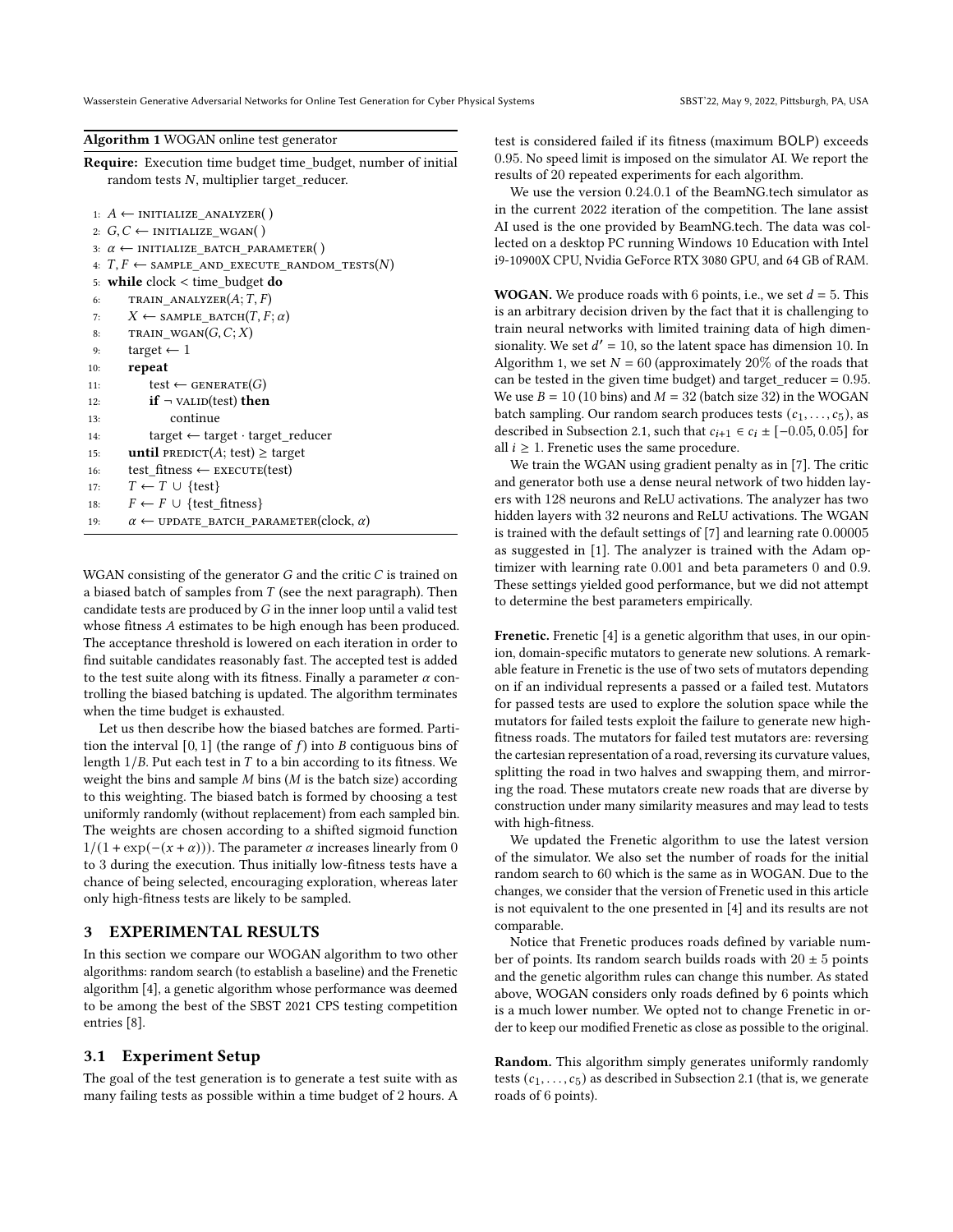<span id="page-3-0"></span>

Figure 2: Box plots for number of failing tests over 20 experiments.

<span id="page-3-1"></span>

SD fitness final  $20\%$  0.03 0.03 0.04 mean diversity | 16.41 | 11.51 | 16.85 **SD diversity**  $4.66$   $4.59$   $2.05$ 

Table 1: Table for main statistics of the experiments.

# 3.2 Results

Number of Failing Tests. See [Figure 2](#page-3-0) for box plots for the number of failing tests in each of the 20 experiments per algorithm. See also [Table 1](#page-3-1) for key statistics. Evidently both WOGAN and Frenetic beat the random search which can only find 8.7 failing tests on average out of an average of 338 tests executed per experiment. WOGAN is statistically different from Frenetic (at significance level 0.05): the Wilcoxon signed-rank test reports a  $p$ -value of 0.02 under the null hypothesis that the median of differences is 0. In [Table 1,](#page-3-1) we also include the means of average fitnesses of the final 80% and final 20% of the test suites. Thus WOGAN and Frenetic manage not only to find failing tests but high-fitness tests in general.

The results indicate that our approach can achieve performance comparable to an algorithm using more domain-specific knowledge. Thus we have experimentally validated that our WOGAN algorithm fulfills the first quality criterion of finding many failing tests.

Generation Time. We define the generation time of a test being the time elapsed between two executions of a valid test. Average generation times are 0.5 s (SD 0.2 s), 5.1 s (SD 5.2 s), and 3.3 s (SD 11.2 s) for Random, WOGAN, and Frenetic respectively. However, generation time is mostly spent on testing if a candidate test is

<span id="page-3-2"></span>

Figure 3: Box plots for test suite diversities over 20 experiments.

valid. The remaining time is negligible for Random and on average 146.7 ms (SD 14.8 ms) and 1.4 ms (SD 1.5 ms) for WOGAN and Frenetic respectively. WOGAN uses this time mainly for model training. All times reported are measured in real time. Observe that WOGAN manages to execute more tests than Frenetic (see [Table 1\)](#page-3-1) even though it uses more time for generation. This is explained by noting that Frenetic produces longer roads which require longer simulation time.

Failing Test Diversity. It is an open problem how to measure if the failing tests are "diverse". The SBST 2021 CPS testing competition [\[8\]](#page-4-4) used a certain notion of sparseness to measure this, but here we opt for the following simpler measure. For each test, we find its interpolation to a road (this is what is actually fed to the simulator) and evenly reduce it to obtain a sequence of plane points of length 75 (the minimum length we observed). These points are rotated in such a way that the initial direction is always directly up. Then we transform the point sequence to angles between two consecutive points to obtain a vector in  $\mathbb{R}^{74}$ . For a complete test suite, we define its diversity to be the median of the pairwise Euclidean distances of these vectors for failing tests. Small diversity value indicates that the failing tests are not diverse.

The diversities of the test suites are reported in [Figure 3](#page-3-2) and additional statistics are found in [Table 1.](#page-3-1) Intuitively the set of failing tests for random search should be diverse. Therefore [Figure 3](#page-3-2) indicates that WOGAN and Frenetic both succeed at producing reasonably diverse failing tests according to the selected diversity measure. The diversity values for WOGAN and Frenetic are statistically different (at significance level 0.05): the Wilcoxon signed-rank test reports a  $p$ -value of 0.0001 under the null hypothesis that the median of differences is 0. We remark that the roads generated by Frenetic are based on a higher number of plane points, so they are by nature more varied. We conclude that we have shown evidence that WOGAN fulfills the second quality criterion of being able to generate diverse failing tests. It is true that the data suggests